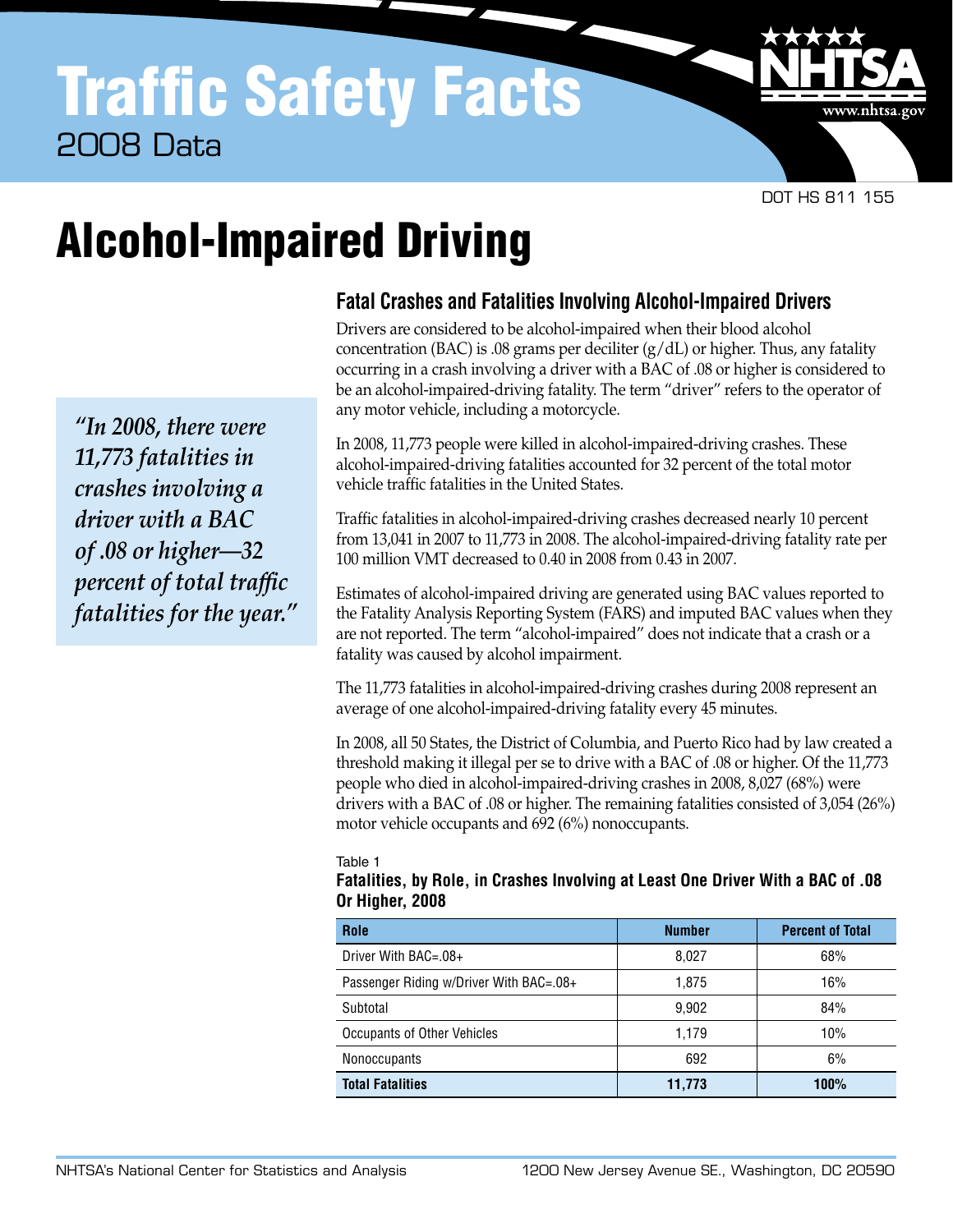# Figure 1

## **Fatalities and Fatality Rate per 100 Million VMT in Alcohol-Impaired-Driving Crashes, 1998–2008**



The national rate of alcohol-impaired-driving fatalities in motor vehicle crashes in 2008 was 0.40 per 100 million vehicle miles of travel.

## **Children**

In 2008, a total of 1,347 children age 14 and younger were killed in motor vehicle traffic crashes. Of those 1,347 fatalities, 216 (16%) occurred in alcohol-impaireddriving crashes. Out of those 216 deaths, 99 (46%) were occupants of a vehicle with a driver who had a BAC level of .08 or higher.

Another 34 children age 14 and younger who were killed in traffic crashes in 2008 were pedestrians or pedalcyclists who were struck by drivers with a BAC of .08 or higher.

# **For more information:**

Information on traffic fatalities is available from the National Center for Statistics and Analysis, NVS-424, 1200 New Jersey Avenue SE., Washington, DC 20590. NCSA can be contacted on 800-934-8517. Fax messages should be sent to 202-366-7078. General information on highway traffic safety can be accessed by Internet users at [www.nhtsa.gov/portal/site/nhtsa/ncsa.](http://www.nhtsa.gov/portal/site/nhtsa/ncsa) To report a safety-related problem or to inquire about motor vehicle safety information, contact the Vehicle Safety Hotline at 888-327-4236.

Other fact sheets available from the National Center for Statistics and Analysis are *Overview, African American, Bicyclists and Other Cyclists*, *Children, Hispanic, Large Trucks, Motorcycles, Occupant Protection, Older Population, Pedestrians, Race and Ethnicity, Rural/Urban Comparisons, School Transportation-Related Crashes, Speeding, State Alcohol Estimates, State Traffic Data,* and *Young Drivers.* Detailed data on motor vehicle traffic crashes are published annually in *Traffic Safety Facts: A Compilation of Motor Vehicle Crash Data from the Fatality Analysis Reporting System and the General Estimates System.* The fact sheets and annual Traffic Safety Facts report can be accessed online at [www-nrd.nhtsa.dot.gov/C](http://www-nrd.nhtsa.dot.gov/CMSWeb/index.aspx)ATS/index.aspx.

*"In 2008, 16 percent of child (age 14 and younger) traffic fatalities occurred in alcohol-impaireddriving crashes."*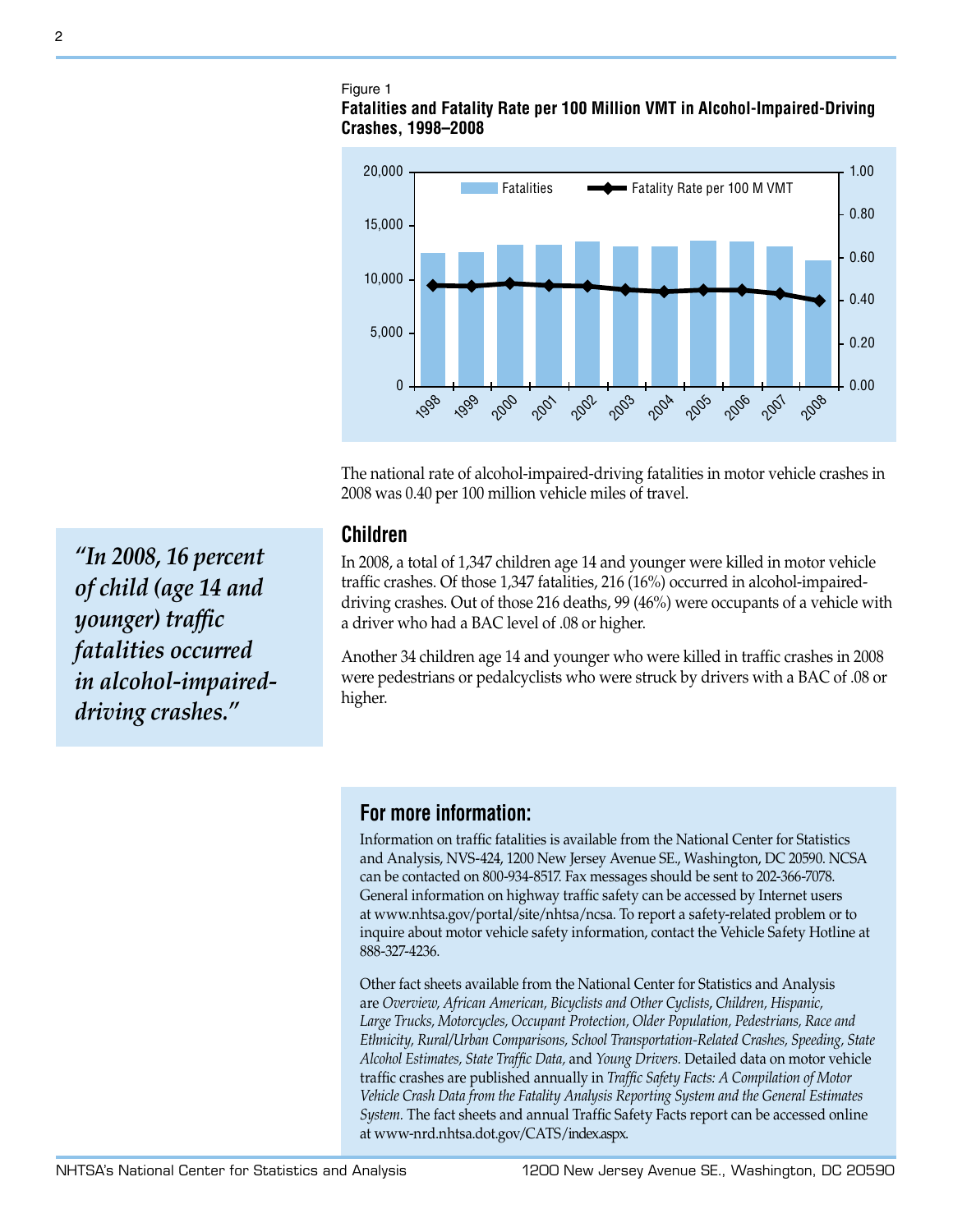# **Time of Day and Day of Week**

The rate of alcohol impairment among drivers involved in fatal crashes was four times higher at night than during the day (36% versus 9%).

In 2008, 15 percent of all drivers involved in fatal crashes during the week were alcohol-impaired, compared to 32 percent on weekends.

### Table 2

## **Drivers Involved in Fatal Crashes With a BAC of .08 or Higher, by Crash Type, Time of Day and Day of Week, 1998 and 2008**

| <b>Total Drivers</b>                   |               |                |          |                                       |                  |                |                                  |  |  |
|----------------------------------------|---------------|----------------|----------|---------------------------------------|------------------|----------------|----------------------------------|--|--|
|                                        |               | 1998           |          |                                       | <b>Change in</b> |                |                                  |  |  |
|                                        | <b>Total</b>  | $BAC = .08 +$  |          | <b>Total</b>                          |                  | $BAC=.08+$     | <b>Percentage</b><br><b>With</b> |  |  |
| <b>Drivers Involved</b>                | <b>Number</b> | <b>Percent</b> |          | <b>Number</b>                         |                  | <b>Percent</b> | <b>BAC=.08+</b>                  |  |  |
| <b>In Fatal Crashes</b>                | of Drivers    | <b>Number</b>  | of Total | of Drivers                            | <b>Number</b>    | of Total       | 1998-2008                        |  |  |
| Total                                  | 56,604        | 11,561         | 20%      | 50,186                                | 10,946           | 22%            | $+10%$                           |  |  |
|                                        |               |                |          | Drivers by Crash Type and Time of Day |                  |                |                                  |  |  |
| Single-Vehicle<br>Crash                |               |                |          |                                       |                  |                |                                  |  |  |
| Total                                  | 20,805        | 7,495          | 36%      | 20,472                                | 7,625            | 37%            | $+3%$                            |  |  |
| Daytime*                               | 8,117         | 1,310          | 16%      | 7,960                                 | 1,461            | 18%            | $+13%$                           |  |  |
| Nighttime**                            | 12,386        | 6,008          | 49%      | 12,281                                | 6,039            | 49%            | 0%                               |  |  |
| Multiple-Vehicle                       |               |                |          |                                       |                  |                |                                  |  |  |
| Crash                                  |               |                |          |                                       |                  |                |                                  |  |  |
| Total                                  | 35,799        | 4,066          | 11%      | 29,714                                | 3,321            | 11%            | 0%                               |  |  |
| Daytime*                               | 23,272        | 1,168          | 5%       | 18,302                                | 856              | 5%             | 0%                               |  |  |
| Nighttime**                            | 12,493        | 2,895          | 23%      | 11,360                                | 2,460            | 22%            | $-4%$                            |  |  |
|                                        |               |                |          | <b>Drivers by Time of Day</b>         |                  |                |                                  |  |  |
| Daytime*                               | 31,389        | 2,478          | 8%       | 26,262                                | 2,317            | 9%             | $+13%$                           |  |  |
| Nighttime**                            | 24,879        | 8,903          | 36%      | 23,641                                | 8,499            | 36%            | 0%                               |  |  |
| Drivers by Day of Week and Time of Day |               |                |          |                                       |                  |                |                                  |  |  |
| Weekday***                             | 34,796        | 4,930          | 14%      | 30,148                                | 4,559            | 15%            | $+7%$                            |  |  |
| Daytime*                               | 23,253        | 1,436          | 6%       | 19,135                                | 1,290            | 7%             | $+17%$                           |  |  |
| Nighttime**                            | 11,425        | 3,440          | 30%      | 10,908                                | 3,230            | 30%            | 0%                               |  |  |
| Weekend****                            | 21,727        | 6,590          | 30%      | 19,958                                | 6,355            | 32%            | $+7%$                            |  |  |
| Daytime*                               | 8,135         | 1,043          | 13%      | 7,127                                 | 1,028            | 14%            | $+8%$                            |  |  |
| Nighttime**                            | 13,453        | 5,462          | 41%      | 12,733                                | 5,269            | 41%            | 0%                               |  |  |

 $*6$  a.m. to 6 p.m.  $*6$  p.m. to 6 a.m.  $***$ Monday 6 a.m. to Friday 6 p.m.

\*\*\*\*Friday 6 p.m. to Monday 6 a.m.

*"The rate of alcohol impairment among drivers involved in fatal crashes was four times higher at night than during the day."*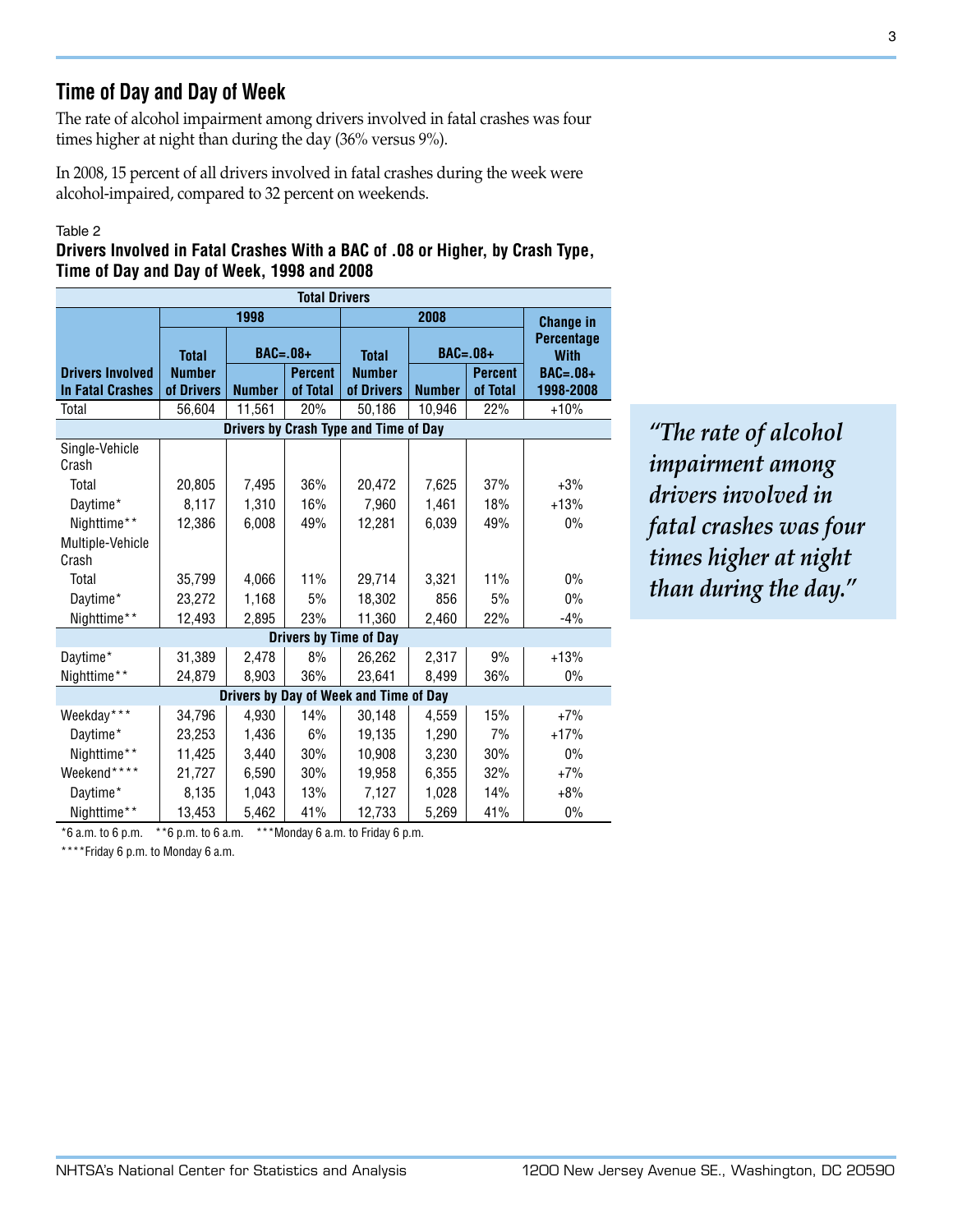#### Table 3

**Drivers in Fatal Crashes With a BAC of .08 or Higher, by Age, Gender, and Vehicle Type, 1998 and 2008**

*"The highest percentage of drivers in fatal crashes who had BAC levels of .08 or higher was for drivers ages 21 to 24."*

*"The percentage of drivers with BAC of .08 or above in fatal crashes was highest for motorcycle riders."*

| <b>Total Drivers</b>                               |                             |               |                            |                             |                  |                            |                                                             |  |  |
|----------------------------------------------------|-----------------------------|---------------|----------------------------|-----------------------------|------------------|----------------------------|-------------------------------------------------------------|--|--|
|                                                    |                             | 1998          |                            |                             | <b>Change in</b> |                            |                                                             |  |  |
|                                                    | <b>Total</b>                |               | $BAC = .08 +$              | <b>Total</b>                | $BAC=.08+$       |                            | <b>Percentage</b><br><b>With</b><br>$BAC=.08+$<br>1998-2008 |  |  |
| <b>Drivers Involved</b><br><b>In Fatal Crashes</b> | <b>Number</b><br>of Drivers | <b>Number</b> | <b>Percent</b><br>of Total | <b>Number</b><br>of Drivers | <b>Number</b>    | <b>Percent</b><br>of Total |                                                             |  |  |
| Total                                              | 56,604                      | 11,561        | 20%                        | 50,186                      | 10,946           | 22%                        | $+10%$                                                      |  |  |
| <b>Drivers by Age Group (Years)</b>                |                             |               |                            |                             |                  |                            |                                                             |  |  |
| 16-20                                              | 7,767                       | 1,295         | 17%                        | 5,729                       | 996              | 17%                        | $0\%$                                                       |  |  |
| $21 - 24$                                          | 5,613                       | 1,776         | 32%                        | 5,312                       | 1,829            | 34%                        | $+6%$                                                       |  |  |
| 25-34                                              | 11,925                      | 3,285         | 28%                        | 9,745                       | 2,997            | 31%                        | $+11%$                                                      |  |  |
| 35-44                                              | 11,241                      | 2,717         | 24%                        | 8,762                       | 2,221            | 25%                        | $+4%$                                                       |  |  |
| 45-54                                              | 7,690                       | 1,355         | 18%                        | 8,313                       | 1,724            | 21%                        | $+17%$                                                      |  |  |
| 55-64                                              | 4,478                       | 494           | 11%                        | 5,695                       | 708              | 12%                        | $+9%$                                                       |  |  |
| 65-74                                              | 3,399                       | 236           | 7%                         | 2,913                       | 198              | 7%                         | $0\%$                                                       |  |  |
| $75+$                                              | 3,291                       | 132           | 4%                         | 2,656                       | 106              | 4%                         | $0\%$                                                       |  |  |
| <b>Drivers by Gender</b>                           |                             |               |                            |                             |                  |                            |                                                             |  |  |
| Male                                               | 40,816                      | 9,548         | 23%                        | 36,881                      | 9,175            | 25%                        | $+2%$                                                       |  |  |
| Female                                             | 15,089                      | 1,822         | 12%                        | 12,568                      | 1,650            | 13%                        | $+1\%$                                                      |  |  |
| <b>Drivers by Vehicle Type</b>                     |                             |               |                            |                             |                  |                            |                                                             |  |  |
| Passenger Cars                                     | 28,907                      | 6,155         | 21%                        | 20,284                      | 4,692            | 23%                        | $+2%$                                                       |  |  |
| <b>Light Trucks</b>                                | 19,247                      | 4,271         | 22%                        | 18,989                      | 4,307            | 23%                        | +1%                                                         |  |  |
| Large Trucks                                       | 4,905                       | 72            | 1%                         | 4,017                       | 68               | 2%                         | $+1\%$                                                      |  |  |
| Motorcycles                                        | 2,333                       | 803           | 34%                        | 5,383                       | 1,564            | 29%                        | $-5%$                                                       |  |  |

Numbers shown for groups of drivers do not add to the total number of drivers due to unknown or other data not included.

## **Drivers**

In fatal crashes in 2008 the highest percentage of drivers with a BAC level of .08 or higher was for drivers ages 21 to 24 (34%), followed by ages 25 to 34 (31%) and 35 to 44 (25%).

The percentages of drivers involved in fatal crashes with a BAC level of .08 or higher in 2008 were 29 percent for motorcycle riders and 23 percent for both passenger cars and light trucks. The percentage of drivers with BAC levels of .08 or higher in fatal crashes was the lowest for large trucks (2%).

In 2008, 6,316 passenger vehicle drivers killed had a BAC of .08 or higher. Out of those 6,316 driver fatalities, for which restraint use was known, 73 percent were unrestrained.

Drivers with a BAC of .08 or higher involved in fatal crashes were eight times more likely to have a prior conviction for driving while impaired (DWI) than were drivers with no alcohol (8% and 1%, respectively).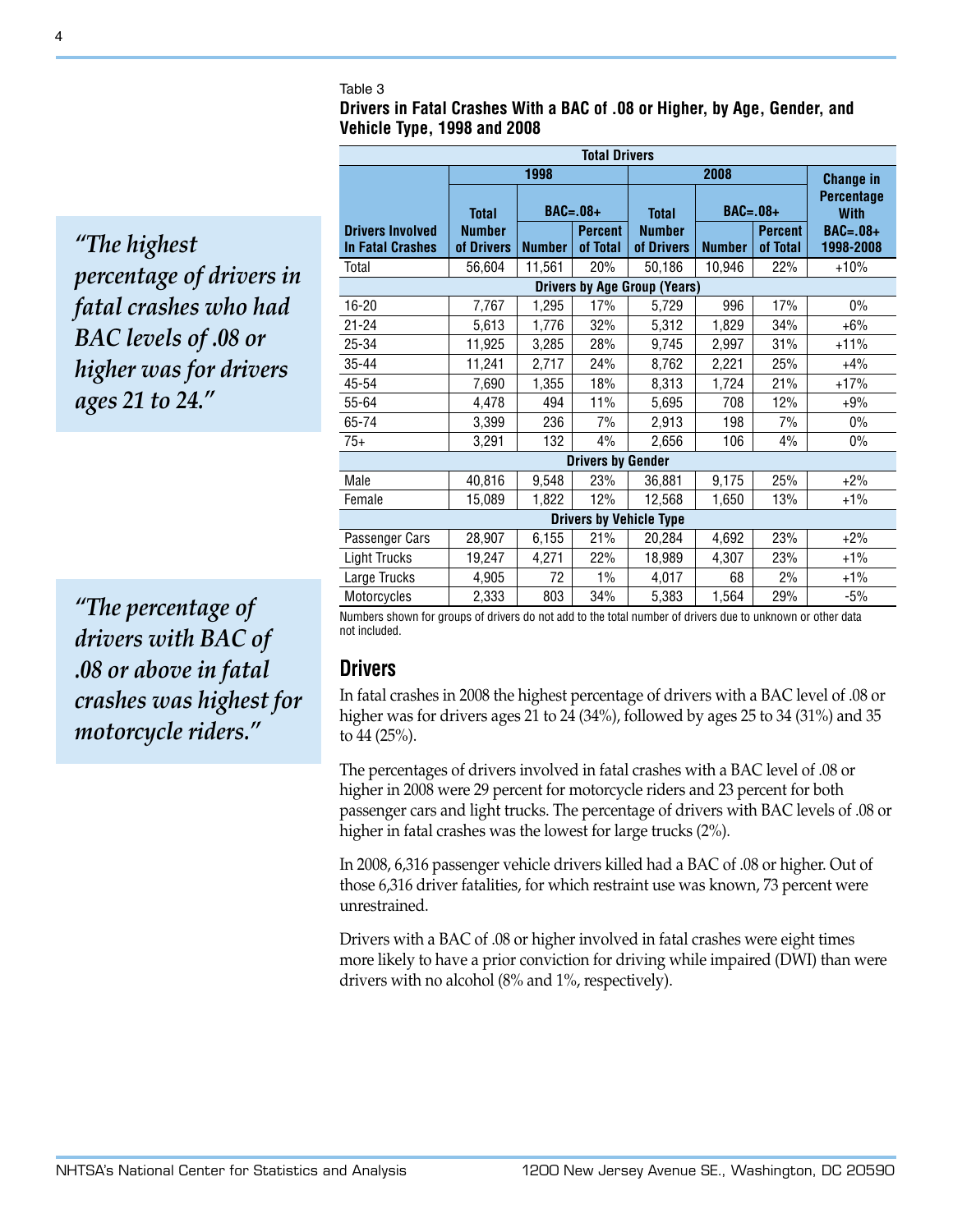

Recorded Crashes *"Drivers with a BAC level of .08 or higher in fatal crashes were eight times more likely to have a prior conviction for driving while impaired than were drivers with no alcohol."*

In 2008, 84 percent (10,946) of the 13,029 drivers with a BAC of .01 or higher who were involved in fatal crashes had BAC levels at or above .08, and 57 percent (7,378) had BAC levels at or above .15. The most frequently recorded BAC level among drinking drivers in fatal crashes was .16.

### Figure 3 **Distribution of BAC Levels for Drivers Involved in Fatal Crashes With a BAC of .01 or Higher, 2008**



*"In 2008, 7,378 (57%) of the drivers involved in fatal crashes who had been drinking had a BAC of .15 or greater."*